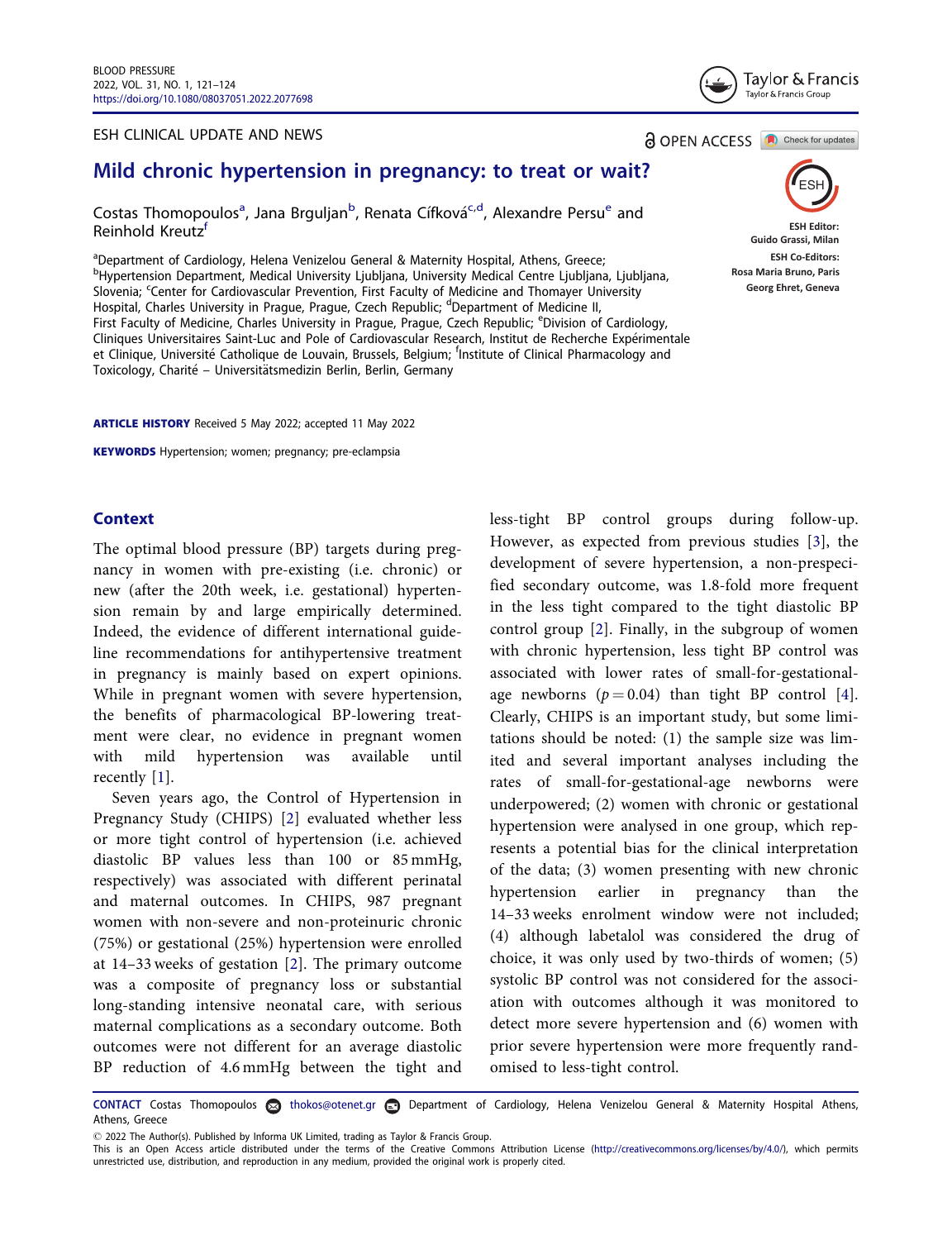## New evidence from CHAP

In April 2022, an important open-label multicentre randomised trial, the Chronic Hypertension and Pregnancy (CHAP), was published [5]. The CHAP trial addressed the outcomes and safety of antihypertensive drug treatment in singleton-pregnancy women with mild chronic hypertension (Table 1). Antihypertensive drug treatment with a target below 140/90 mmHg (active-treatment group) was compared to a conservative strategy of withholding or stopping such treatment unless severe hypertension developed (control group). The CHAP trial outcomes were (1) preeclampsia with severe features or preterm delivery or placental abruption or foetal/neonatal death (primary outcome); (2) small-for-gestational-age newborn (safety outcome); and (3) serious neonatal or maternal complications or preeclampsia or preterm birth (secondary outcomes).

Of the 2408 participants, a majority of the population was Non-Hispanic Black (48%), while Non-Hispanic White and Hispanic women represented 28.7 and 19.7%, and 45 and 77% used aspirin at baseline or pre-delivery. The participants were enrolled before the 23rd week of gestation, and those at higher risk for severe hypertension development (i.e. treated with more than one antihypertensive agent at baseline) were excluded. The preferred drugs were labetalol or extended-release nifedipine (97% of participants). A combination drug treatment was only used after monotherapy dose escalation. The control group received similar antihypertensive medications only if severe hypertension developed (defined as systolic/diastolic BP 160/105 mmHg or more), otherwise remained untreated. During the in-pregnancy followup period, the achieved systolic/diastolic BP difference was 3.1/2.3 mmHg lower in the active treatment than in the control group. The composite primary outcome occurred 18% less frequently in the active-treatment group than in controls (95% confidence interval [CI], 8–27%), translating to a number of women 'needed to treat' to prevent one primary outcome event of 14. In subgroup analyses, placental abruption and foetal/neonatal deaths were not different between groups, but both of the following primary outcome components were reduced in the active treatment compared to the control group: (1) preeclampsia with severe features by 20% (95% CI, 8–30%) and (2) preterm birth for medical reasons by 27% (95% CI, 11–40%). The prespecified composite maternal or neonatal secondary outcomes were not different between groups, including small-for-gestational-age newborns. Severe hypertension developed 18% less frequently in the active treatment compared to the control group (95% CI, 0.74–0.90), however, no stroke event occurred in either study group during the trial.

The CHAP trial adds thus important new randomised evidence to the body of knowledge of antihypertensive treatment during pregnancy, and the authors are to be commended for the successful conduction of this very important trial. However, despite our

Table 1. Contemporary randomised studies of women with hypertension in pregnancy.

| Items of interest                                                 | CHIPS (2015)                                                 | CHAP (2022)                                    |
|-------------------------------------------------------------------|--------------------------------------------------------------|------------------------------------------------|
| Design                                                            | More tight vs. Less tight                                    | Active <i>vs.</i> no treatment                 |
| Condition                                                         | Gestational hypertension (1/3)<br>Chronic hypertension (2/3) | Chronic hypertension                           |
| Study participants, n                                             | 987 (736 with chronic hypertension)                          | 2408                                           |
| Entry BP levels, mmHg                                             | Diastolic: 90-105 no meds                                    | 140-159/90-104 no meds                         |
|                                                                   | or 85-100 on meds                                            | Or $<$ 160/105 on meds                         |
| Entry period, weeks                                               | $14 - 33$                                                    | $0 - 23$                                       |
| Key exclusion criteria                                            | Severe hypertension                                          | At-risk or with severe hypertension            |
|                                                                   | Proteinuria                                                  | Proteinuria                                    |
| Preferred drug(s)                                                 | Non-singleton pregnancy<br>Labetalol                         | Non-singleton pregnancy<br>Labetalol           |
|                                                                   |                                                              | Nifedipine (extended-release) <sup>c</sup>     |
| BP measurements                                                   | Auscultatory method                                          | Auscultatory method                            |
|                                                                   |                                                              | Automated device (ancillary research purposes) |
| Achieved systolic/diastolic BP, mmHq                              | 138.8/89.9 vs. 133.1/85.3                                    | 129.5/79.1 vs. 132.6/81/5                      |
| Achieved systolic/diastolic BP difference, mmHq                   | $-5.8/-4.6$                                                  | $-3.1/-2.3$                                    |
| Outcomes <sup>a</sup>                                             |                                                              |                                                |
| $\bullet$ Primary <sup>b</sup>                                    | $0.65(0.48 - 0.88)$                                          | $0.82$ (0.74-0.92)                             |
| Preeclampsia with severe features<br>$\bullet$                    | $0.66$ $(0.48 - 0.91)$                                       | $0.80(0.70-0.92)$                              |
| Small for gestational age newborns (10th percentile)<br>$\bullet$ | $1.52(1.01 - 2.22)$                                          | $1.04(0.82 - 1.31)$                            |

BP: blood pressure; CHAP: Chronic Hypertension and Pregnancy; CHIPS: Control of Hypertension in Pregnancy Study; n: number; vs.: versus

<sup>a</sup>Outcomes for both trials are reported according to the definition of the CHAP protocol but limited to women with chronic hypertension (after the exclusion of women with gestational hypertension recruited in the CHIPS).

bPrimary outcome was the composite of preeclampsia with severe features, medically indicated preterm birth at less than 35 weeks gestation, placental abruption or foetal or neonatal death.

<sup>c</sup>Amlodipine and a-methyl-DOPA were used in 1.% and 0.3% of the participants, respectively.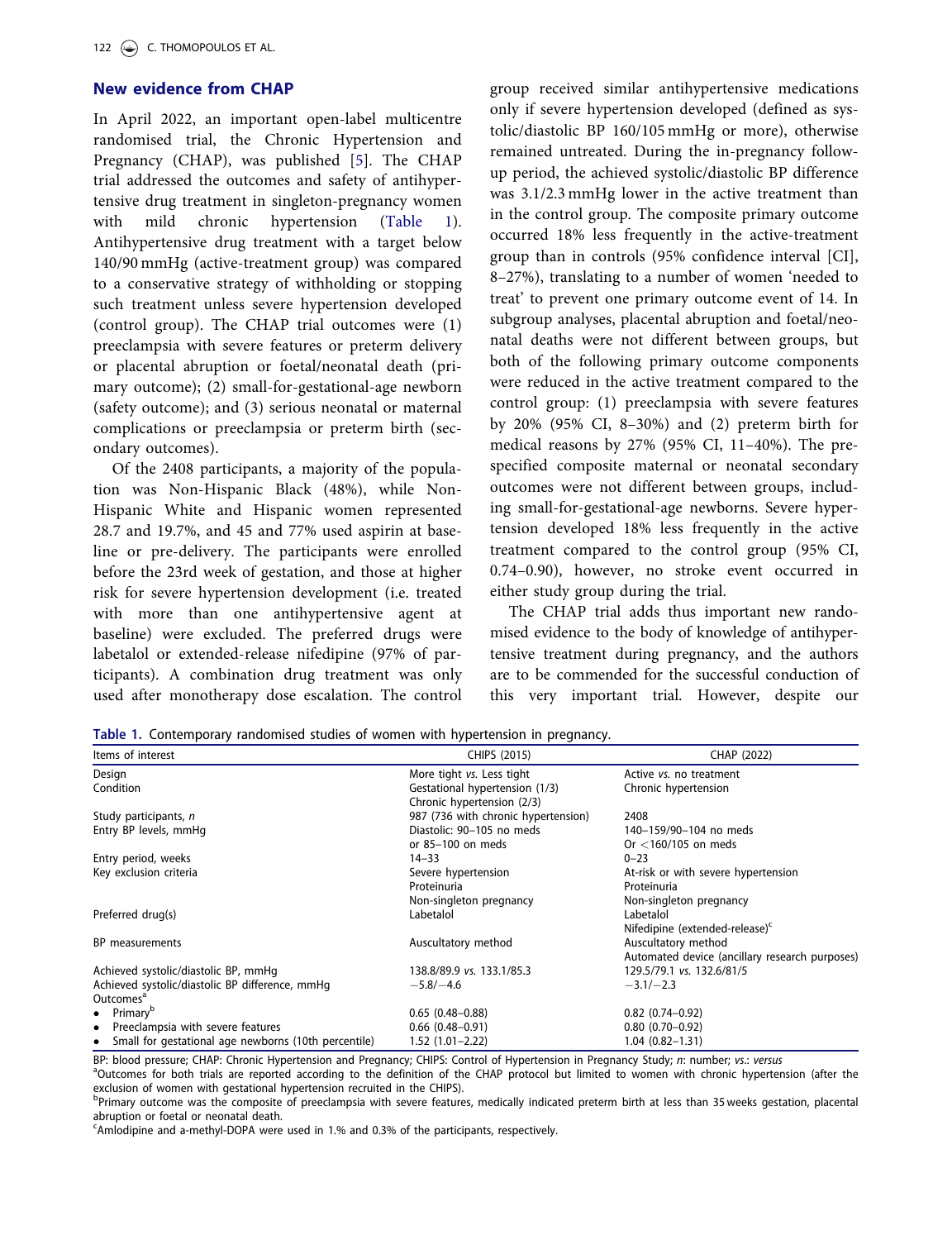enthusiasm, we wish to note a number of limitations of the CHAP trial and still unanswered questions.

First, BP differences were most evident during the first half of the pregnancy, while in the second half, close to most outcomes adjudication, BP differences were less pronounced. A possible explanation might be that the active drug treatment strategy was of a limited intensity, and drug combinations were used only as a third-line step after the implementation of full-dose monotherapy. Second, given the design of the study and the high ratio of women excluded during pre-randomisation screening, the results cannot be generalised to all women with mild chronic hypertension, especially to those diagnosed (1) after the 23rd week of gestation, (2) during the second trimester but with BP levels below the threshold (because of the masking effect of physiological BP drop) and (3) in the context of multiple baseline antihypertensive treatment prone to severe hypertension later in pregnancy. Third, the lower safety margin, i.e. the BP level that is too low and potentially hazardous, still remains unclear. Fourth, while a strength of CHAP is the inclusion of a substantial number of women from three different ethnic groups (Non-Hispanic Black, Non-Hispanic White and Hispanic), the proportion of Asian women included was very low. Finally, the cross-over rate between groups would be interesting to add in a future communication.

Recent reviews, including a Cochrane analysis [3], concluded insufficient data to determine the benefits and risks of antihypertensive therapy for mild-to-moderate hypertension in pregnancy (defined as systolic BP of 140–169 mmHg and diastolic BP of 90–109 mmHg). In addition, different guidelines for the treatment of hypertension in pregnancy vary concerning thresholds for starting treatment and BP goals (Table 2).

According to the current European Society of Cardiology/European Society of Hypertension guidelines for the management of Hypertension [6], the systolic/diastolic BP thresholds at which to start antihypertensive treatment are 140/90 mmHg in women with:

- Gestational hypertension with or without proteinuria;
- Pre-existing hypertension and superimposed gestational hypertension;
- Pre-existing hypertension with hypertension-mediated organ damage.

In other circumstances [6], the above thresholds become more conservative (i.e. 150/95 mmHg). The

Table 2. Management of hypertension in pregnancy.

| Guidelines/country, year | BP threshold, mmHq | BP target, mmHg      |
|--------------------------|--------------------|----------------------|
| ESC/ESH, 2018            | >150/95            | Not defined          |
| NICE, 2019               | >140/90            | 135/85               |
| Germany, 2013            | >150/100           | $<$ 150/80-100       |
| Ireland, 2016/2019       |                    |                      |
| <b>ISSHP, 2018</b>       | >140/90            | 110-140/85           |
| ACOG, 2019               | >160/110           | $<$ 160/110          |
| Canada, 2018             | >140/90            | No recommendation/85 |
| SOMANZ, 2014             | >160/110           | $<$ 160/110          |
| Queensland, 2020         | >140/90            | $<$ 140/90           |
| Brazil, 2016             | >150/100           | 130-150/80-100       |
|                          |                    |                      |

ACOG: American College of Obstetricians and Gynaecologists; BP: blood pressure; ESH/ESC: European Society of Cardiology/European Society of Hypertension; ISSHP: International Society for the Study of Hypertension in Pregnancy; NICE: National Institute for Health and Care Excellence; SOMANZ: Society of Obstetric Medicine of Australia and New Zealand

critical appraisal of most recent trials may change BP thresholds in future guidelines.

#### Conclusion

CHAP is a very important study that provides further evidence for the management of mild chronic hypertension during pregnancy, a setting that is inherently difficult to study. The results of the study suggest that antihypertensive drug treatment for women with mild chronic hypertension with a BP target of less than 140/90 mmHg is advantageous and safe, but some limitations of the trial and unanswered questions remain. Physicians may consider the following: (1) identify and treat those at risk of severe hypertension; (2) advise the use of low-dose aspirin, ideally before the second half of the second trimester  $[7]$ ; (3) regularly monitor BP levels by using the recommended methodology for women in pregnancy [6], especially in the second trimester to avoid overtreatment, placental hypoperfusion and loss of pregnancy, although we note that no randomised evidence is available to support this practice.

The ESH has just started a new Working Group Section (see ESH News Corner) to highlight issues related to the management of hypertension in women, including but not limited to pregnancy. The current ESH Clinical Update briefly reports the results of an important trial in hypertension in pregnancy, drawing attention to the fact that additional randomised trials in the field are desirable in different study populations.

## Disclosure statement

No potential conflict of interest was reported by the authors.

#### Funding

The authors reported there is no funding associated with the work featured in this article.